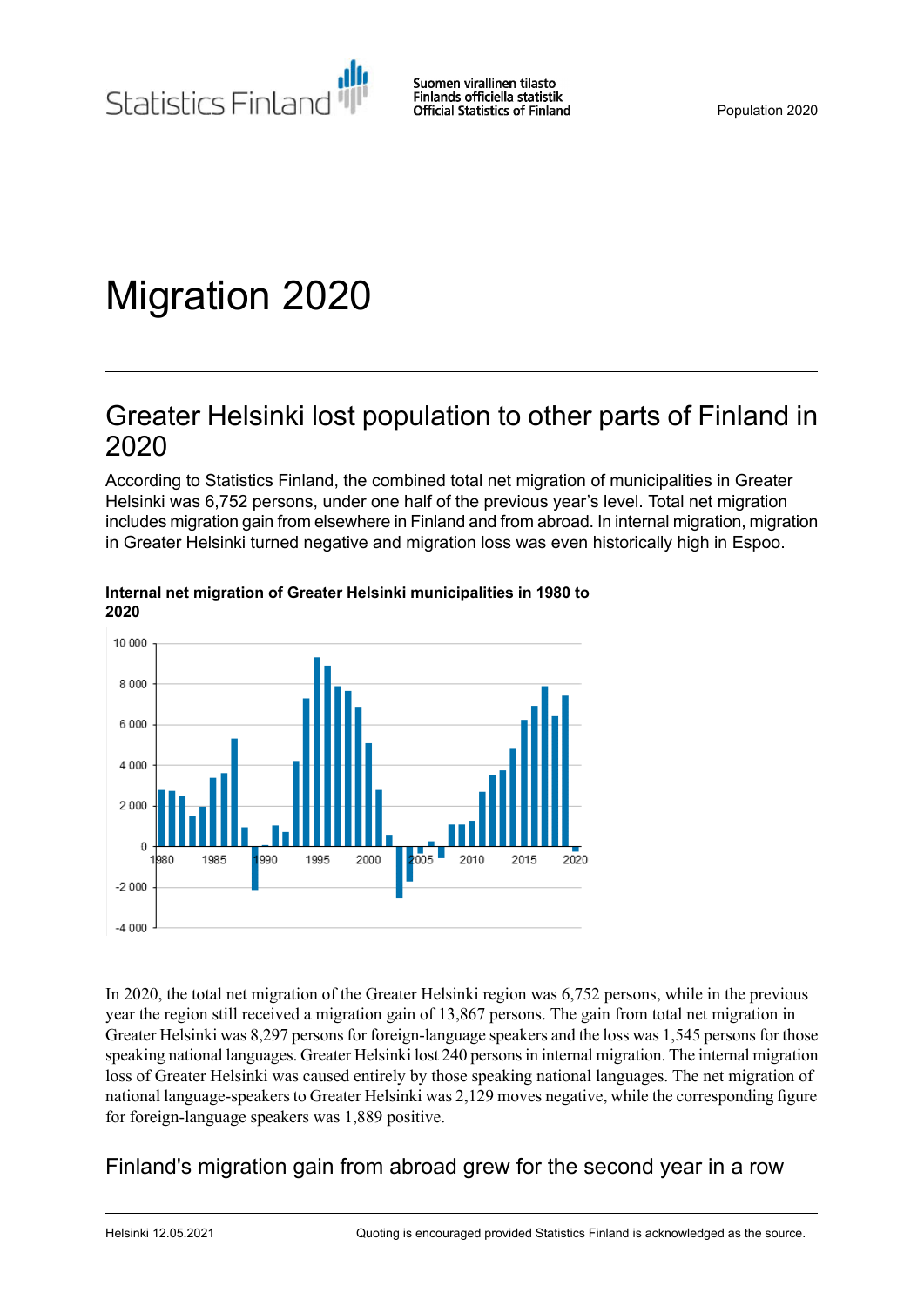Finland's migration gain from abroad rose to 17,814 persons in 2020, from 15,495 persons in the previous year. The reason for the higher migration gain was especially a decrease in emigration. The number of emigrants from Finland was 15,084, which is over 2,000 fewer than in the previous year. A total of 32,898 persons moved from abroad to Finland, good 100 persons more than in the year before.



### **Migration between Finland and other countries 1994–2020**

## Finnish citizens' return migration highest in at least 30 years

Finland's migration gain from foreign citizens was 16,705 persons, which is 94 per cent of Finland's total migration gain. After a long negative period, net immigration by Finnish citizens turned positive, 1,109 in 2020. Immigration by Finnish citizens rose by over one thousand to  $9,638$  moves and emigration declined by good one thousand to 8,529 moves in 2020. Immigration by Finnish citizens was highest in at least 30 years in 2020.

### Most of Finland's migration gain still came from those having moved from outside the EU

Finland's migration gain consisted mostly of persons having moved from outside the EU. In 2020, Finland's migration gain from outside the EU totalled 13,730 persons, having been over 14,000 in the previous year. Migration gain from EU countries grew from the previous year's close on 2,000 to 4,146 migrants.

The immigration gain was largest among Russian citizens, 1,855 immigrants, and second largest among Iraqi citizens, 1,189 immigrants. The third largest immigration gain came from Finnish citizens, especially due to the large return migration of Finnish citizens.

## Migration gain for regions from immigration

All regions received migration gain from international migration. Taking that into account, the number of regions with migration loss falls somewhat. The sum of net immigration and net internal migration was negative in seven regions.

## Migration in Finland

Most migration gain for Pirkanmaa, biggest migration loss for Ostrobothnia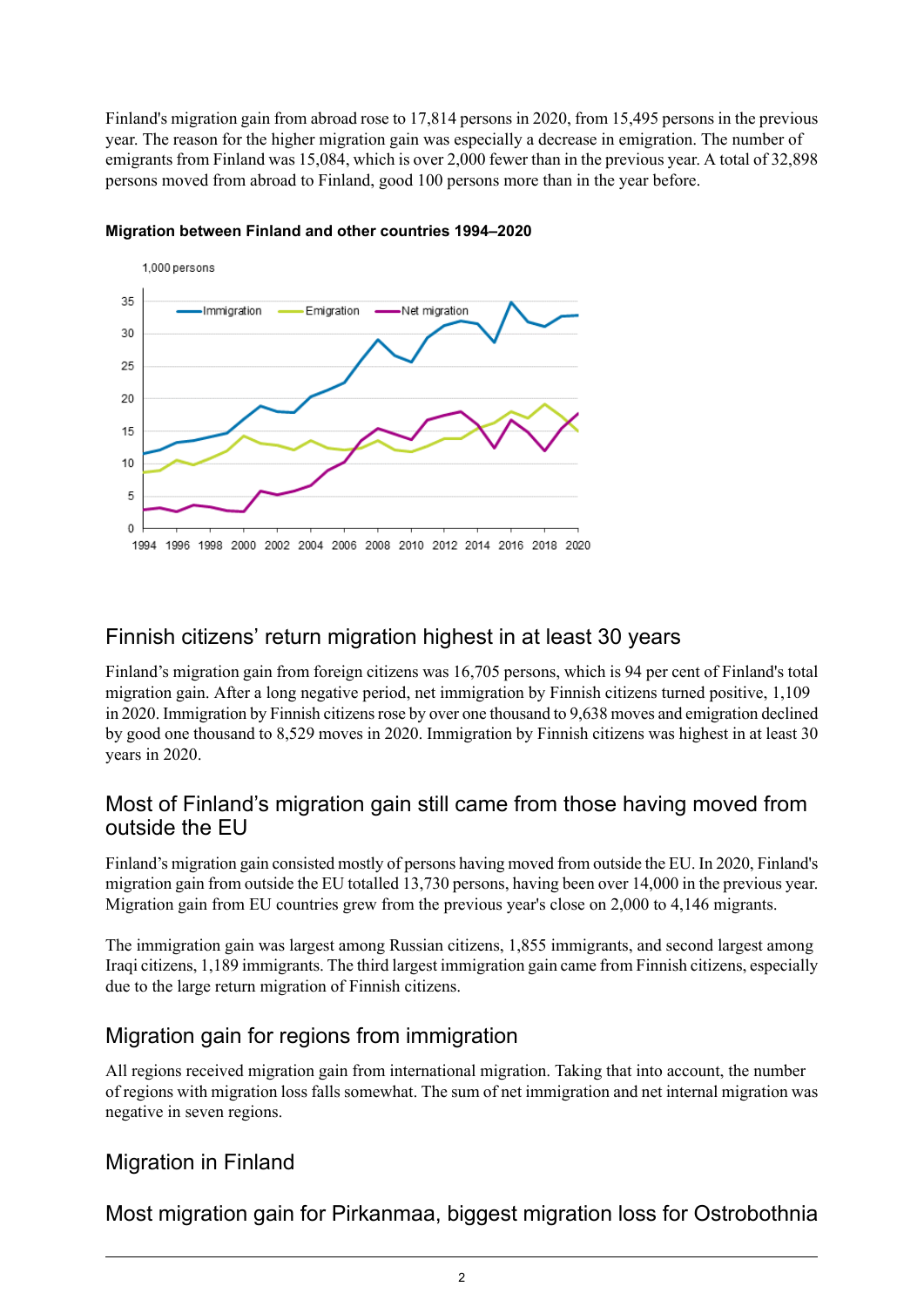In 2020, the largest gain from internal migration was seen in Pirkanmaa, Uusimaa and Southwest Finland. Ostrobothnia, Kymenlaakso and Satakunta lost their population most to other parts of Finland through internal migration.

### Uusimaa suffered historical migration loss of those speaking national languages

The migration gain of the region of Uusimaa from the rest of Finland was 1,950 personsin 2020. Examined by native language, the region of Uusimaa's migration loss was over 1,200 persons speaking national languages. The migration gain for Uusimaa was nearly 3,200 persons from foreign-language speakers. During the past 30 years, Uusimaa has earlier lost national language speakers as migration loss only in 2003.



### **Internal net migration of regions by language in 2020**

Pirkanmaa's migration gain from elsewhere in Finland was fully based on those speaking national languages as their native tongue, because for foreign-language speakers Pirkanmaa experienced migration loss to the rest of Finland.

## Kainuu and Lapland had the lowest migration losses in over 40 years

In 2020, the migration losses of the regions of Kainuu and Lapland to the rest of Finland were smallest in over 40 years. Lapland's migration loss was 239 persons to the rest of Finland. Lapland's migration loss to the rest of Finland was last lower than this in 1976.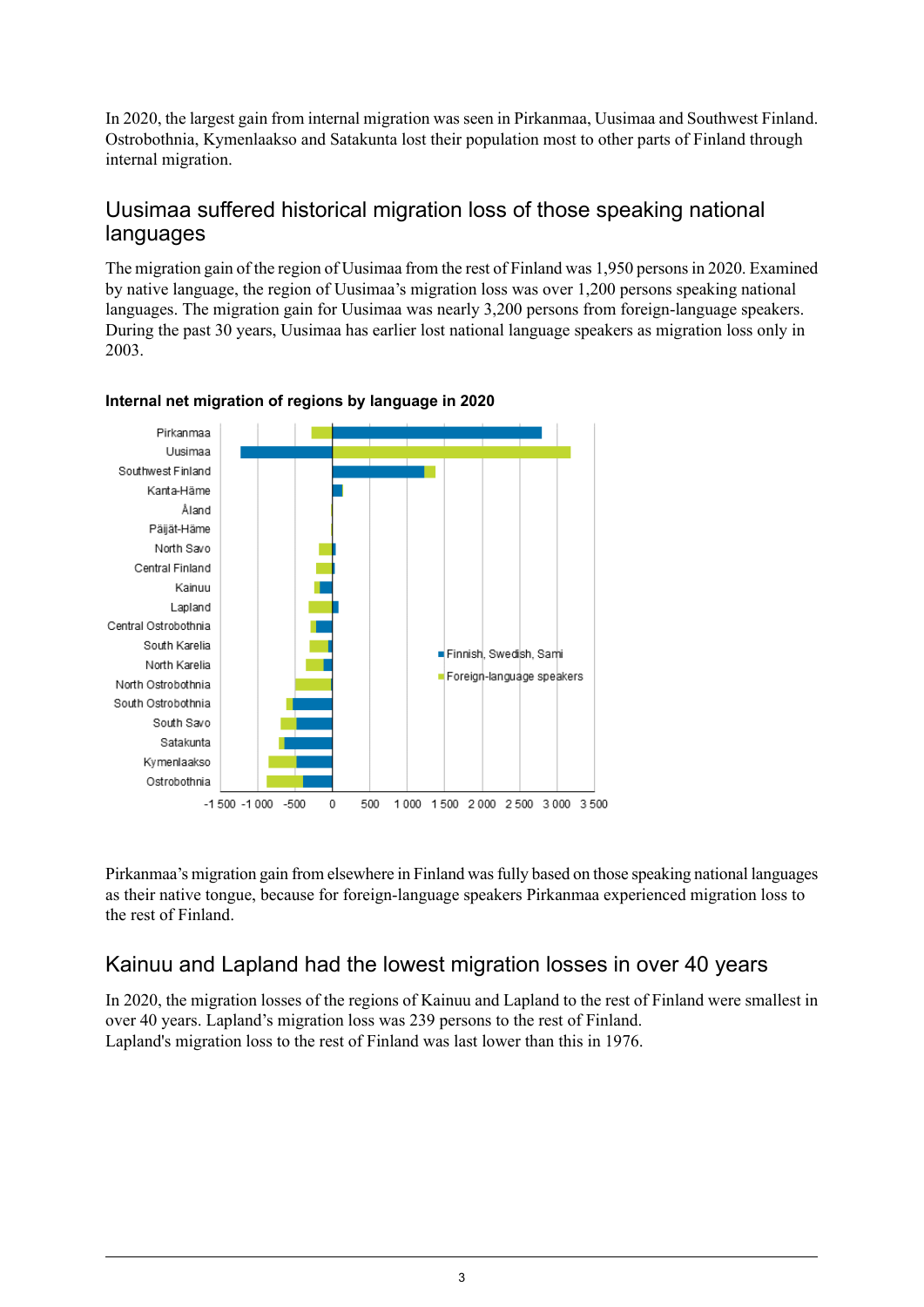

#### **Internal net migration in regions of Kainuu and Lapland in 1970 to 2020**

For those speaking national languages, Lapland received migration gain for the first time in over 30 years. The migration loss of foreign-language speakers turned net migration to the rest of Finland negative.

## Tampere and Vantaa received the biggest migration gains

Tampere (2,094 persons) and Vantaa (1,039 persons) received the largest migration gain from intermunicipal migration. The migration gain of Tampere consisted of persons speaking national languages, while in Vantaa it concerned foreign-language speakers. Migration gains of over 600 persons were also received in Kuopio (678 persons), Turku (659 persons), Kaarina (630 persons) and Oulu (619 persons).

Around one municipality in three received migration gain from migration within Finland, while in 2019 only one municipality in six got migration gain.

## Helsinki and Espoo have the biggest internal migration losses

Migration losses from intermunicipal migration were biggest in Helsinki (1,044 persons) and Espoo (602 persons). In Espoo migration loss was biggest in over 70 years and in Helsinki since 2005. Espoo's migration loss consisted of persons speaking national languages, while in addition to that, Helsinki's migration loss was caused by foreign-language speakers. Migration losses were next biggest in Mikkeli (436), Kouvola (423) and Kotka (356 persons), which were the three biggest migration loss municipalities in 2019.

Examined in relative terms, migration loss was largest in the municipalities of Punkalaidun, Siikajoki and Siikainen.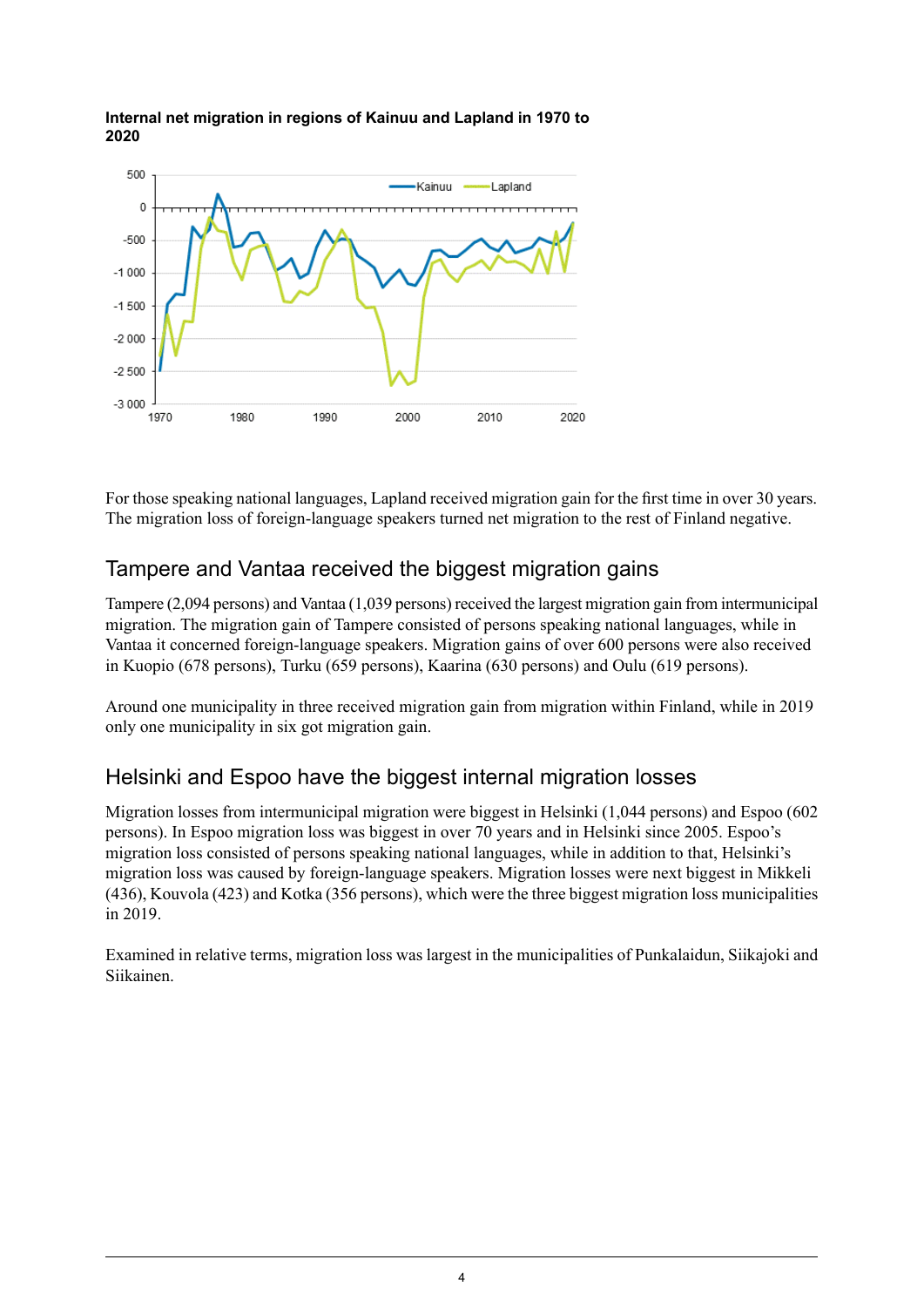## **Contents**

## Figures

## **Appendix figures**

|--|--|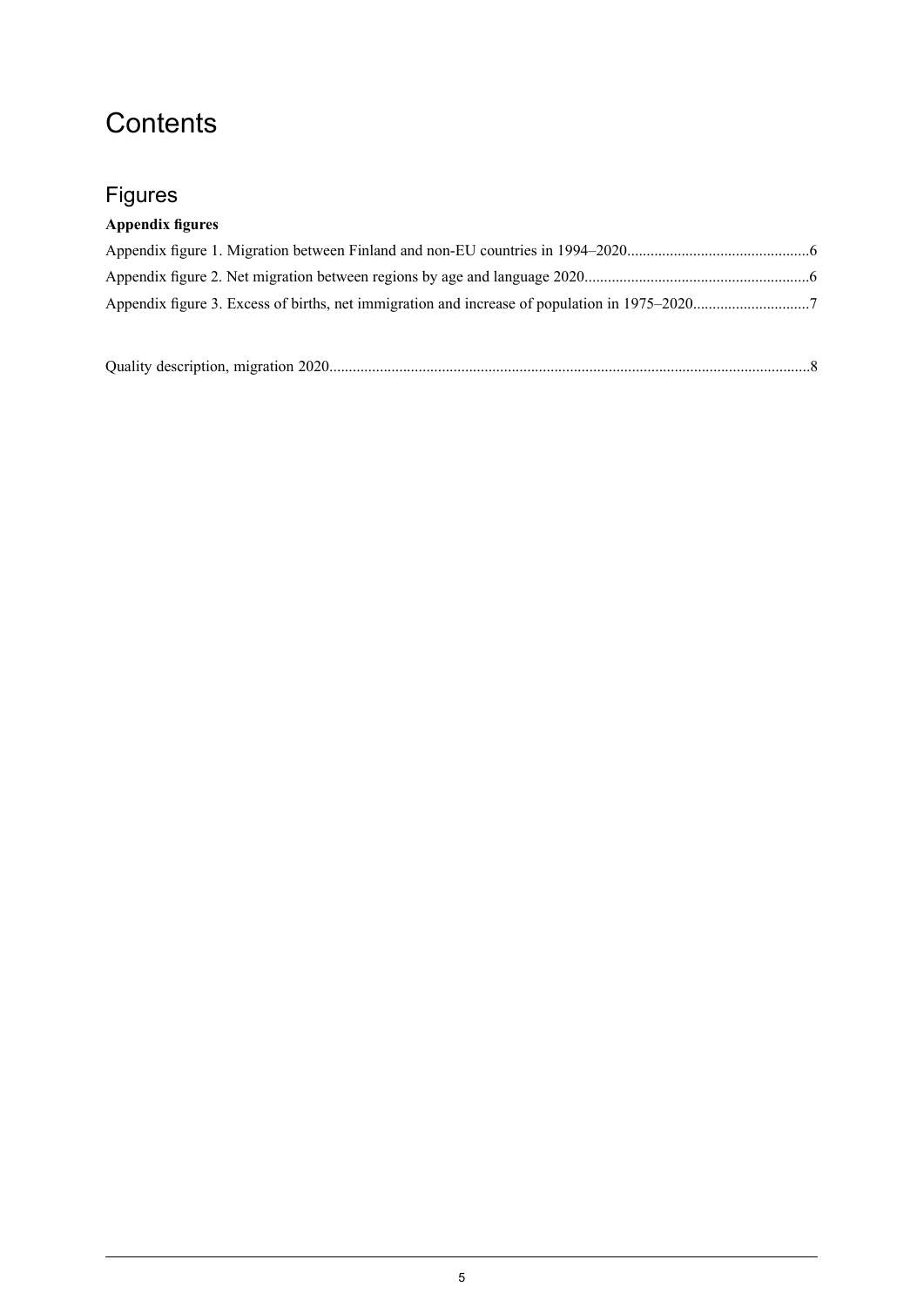## Appendix figures

<span id="page-5-0"></span>



#### <span id="page-5-1"></span>**Appendix figure 2. Net migration between regions by age and language 2020**

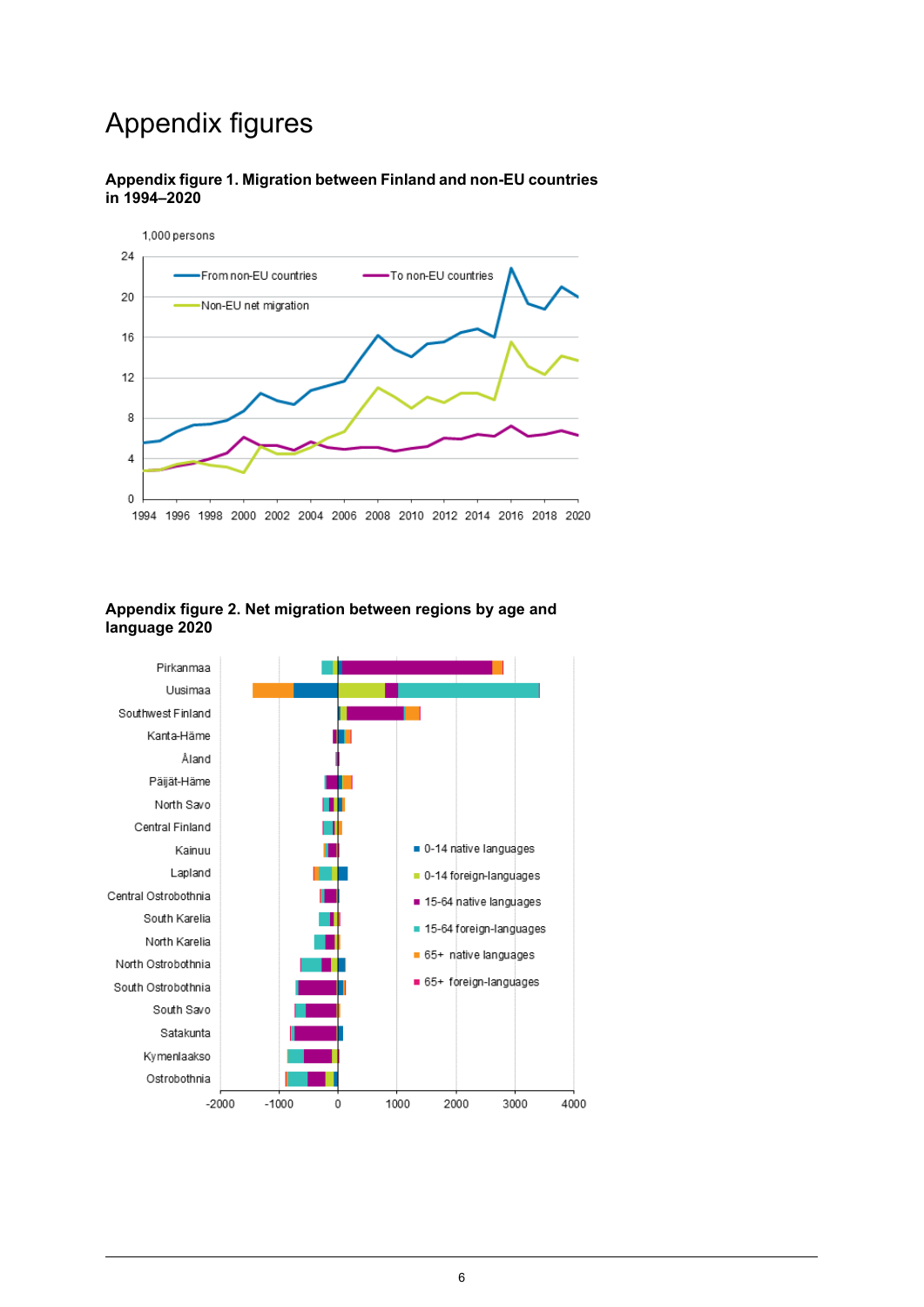#### <span id="page-6-0"></span>**Appendix figure 3. Excess of births, net immigration and increase of population in 1975–2020**

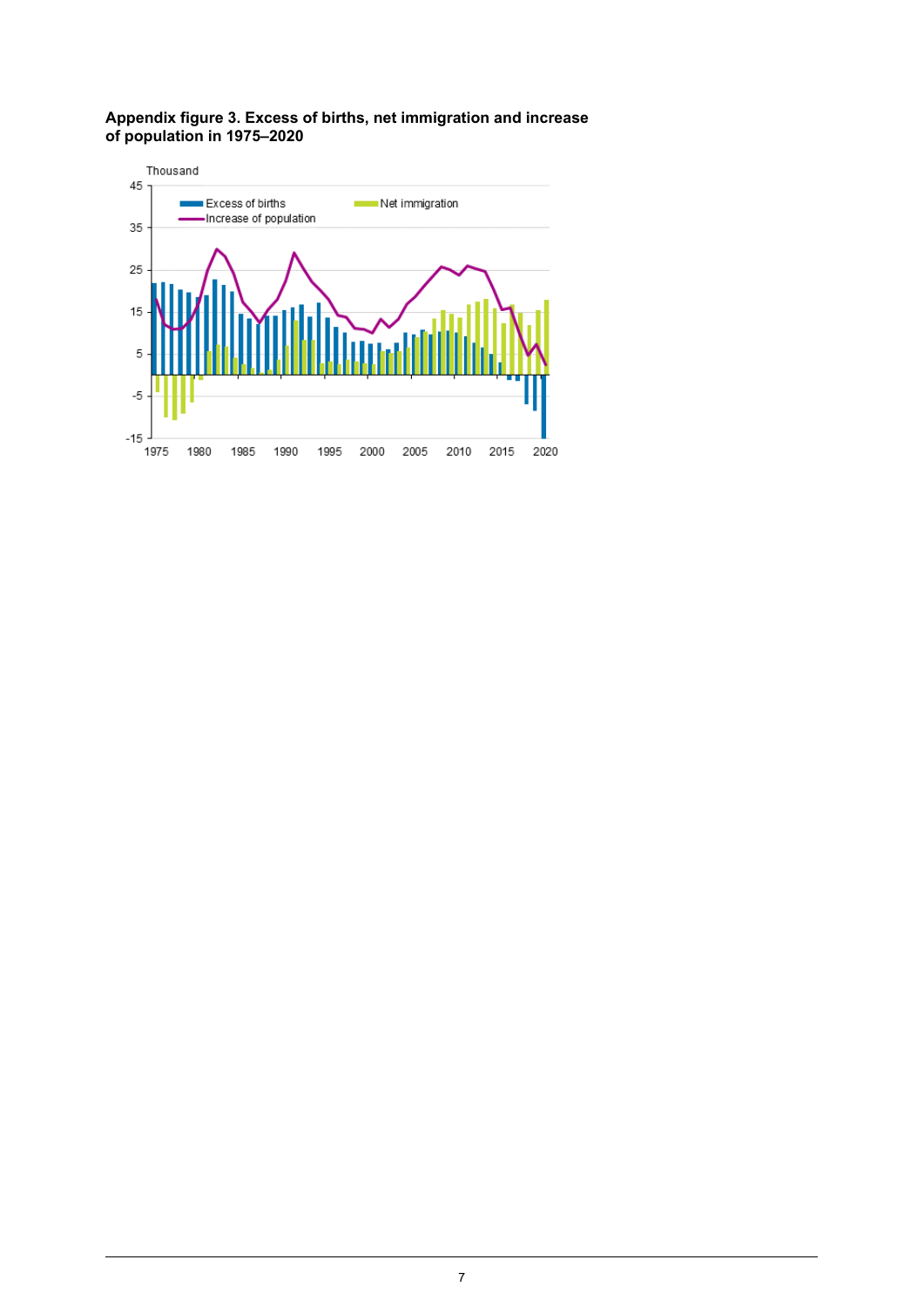## <span id="page-7-0"></span>Quality description, migration 2020

## 1. Relevance of statistical information

The main source used when producing Finnish population statistics is the Population Information System of the Digital and population data services agency (previous Population Register Centre). Changes in the data on the vital events of the resident population are updated into the Population Information System continuously by local population register authorities. From 1971 Statistics Finland has obtained population data from the Population Register Centre.

The last population registration was carried out in Finland on 1 January 1989. After that the Population Information System has been updated by notifications of changes. The data stored in the Population Information System are specified in the Population Information Act (11 June 1993/507).

Statistics Finland's function is to compile statistics on conditions in society (Statistics Finland Act of 24 January 1992/48). These also include demographic statistics.

In accordance with the Act on the Municipality of Domicile, the municipality of domicile and the place of residence of individuals are recorded in the Population Information System. The municipality in which a person lives or the one construed by the inhabitant as the municipality of domicile on the grounds of residence, family ties, livelihood or other equivalent circumstances, or to which the inhabitant has close links due to the aforementioned circumstances is deemed the municipality of domicile. (Act on the Municipality of Domicile, 201/1994.) The population registered in the Population Information System is divided into those present and those absent. Those present are permanent residents of Finland, either Finnish nationals or aliens. Those absent are Finnish nationals who when emigrating from the country have reported that they intend to be absent from Finland for more than one year, with the exception of Finnish nationals who are diplomats and those working in development co-operation (Act on the Municipality of Domicile, 201/1994.) Only changes in the population resident in Finland on 31 December are taken into account when compiling statistics on vital events. Persons moving to Finland from abroad are classified in the population statistics if the place of residence they have declared as their municipality of domicile is later confirmed as their place of residence.

### Internal migration

Those changing place of domicile are expected within one week of the move to report on the change of address, specifying all family members involved in the move. The notice is delivered to the System of the Digital and population data services agency. The move is indicated as either a permanent or a temporary one, and once the System of the Digital and population data services agency receivesthe notice, it determines whether the nature of the move involves a permanent or temporary change of domicile. Since 1 June 1994, when the Act on the Municipality of Domicile (201/1994) came into effect, students moving due to their studies have had the right to register themselves as permanent residents in the municipality in which they study. If a person is placed for a long time in regular institutional or family care somewhere else as in his or her municipality of residence, his or her move could have been regarded as a permanent move since 2011 to the municipality where the activity unit of care is locating (1377/2010). Data on the change of dwelling and place of domicile are transferred in machine-language format to the Population Information System. (Population Data Act 507/1993 and amendment 202/1994; Act on the Municipality of Domicile 201/1994; Decree on the Municipality of Domicile 351/1994)

The effect of annexations has been taken into account in the statistics on the volume of migration in the years of 1987–2020. The effect of the change in the statistical period is illustrated below in connection with the description of the intra-municipal migration concept.

The propensity for internal migration, or the rate of internal migration, refers to the number of migrants per 1,000 of the mean population in the area of departure. The propensity for internal migration indicates the migrants per 1,000 of the mean population in the age group in question.

The coming into force of the Act on the Municipality of Domicile has increased with 10,000 moves the volume of intra-municipal migration yearly in 1994–2014.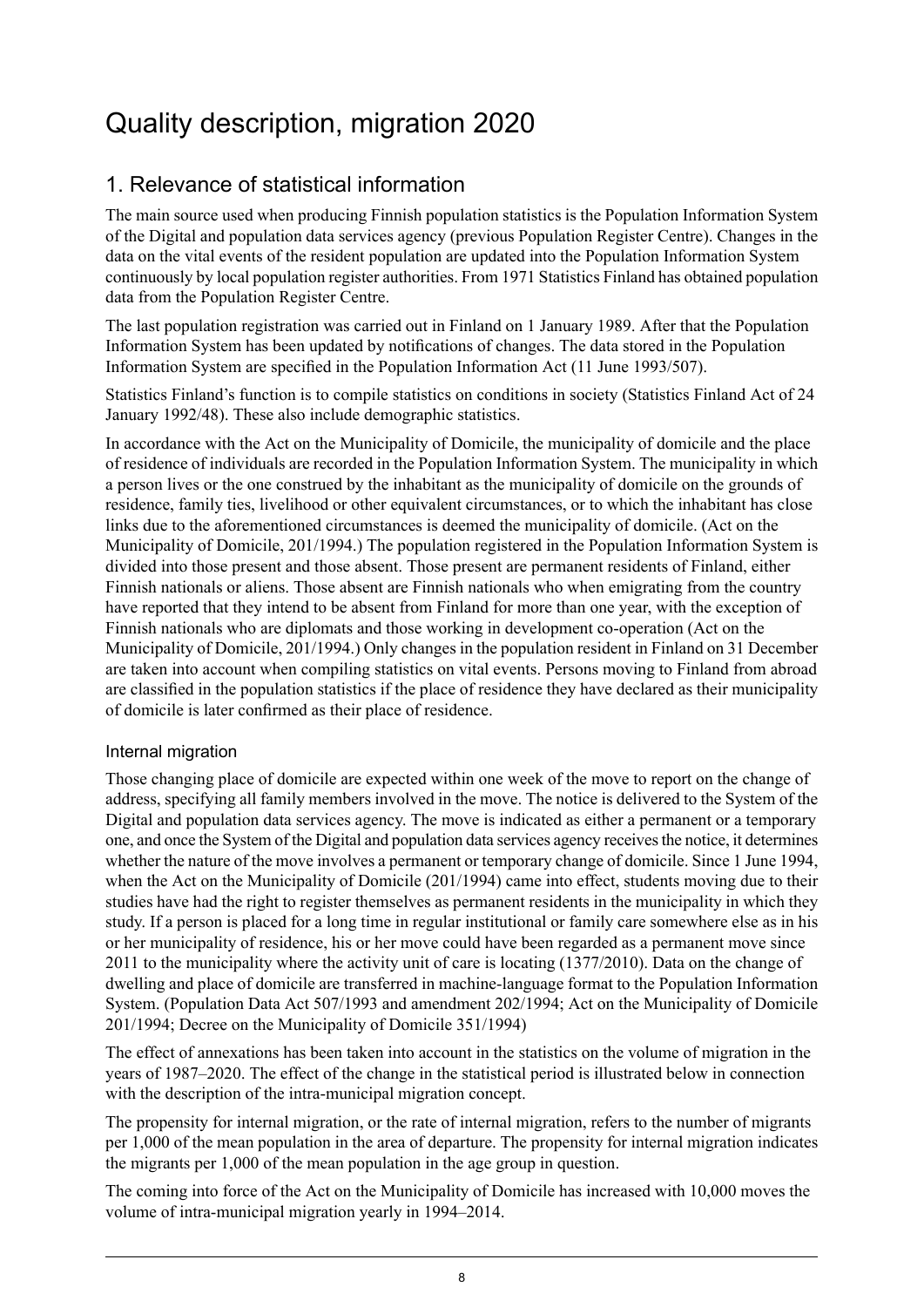### Intra-municipal migration

Statistics Finland receives information on the changes in place of residence that involve a permanent change of domicile. These changes in domicile are classified at Statistics Finland into intra-municipal moves and inter-municipal moves. Intra-municipal moves consist of moves from one dwelling to another within the same municipality, with moves from one building or house to another forming a separate sub-category. Intra-municipal statistics dating to 1986 and earlier cover only moves from one building or house to another within the same municipality.

Until 1993, the concept of intra-municipal migration consisted of moves from one household-dwelling unit to another within the same municipality. Since 1994, intra-municipal moves from institutional household-dwelling units to private household-dwelling units and vice versa have been included in the data. Moves from a situation where there is no permanent dwelling to private household-dwellings and vice versa have been classified as intra-municipal migration since 1994. This change in the concept has resulted in an increase of about 6 per cent in the intra-municipal migration data.

When the data for 1993 were produced, the statistical period was also changed from the period of 2 January to 1 January into 1 January to 31 December because of the corresponding change in the Population Information System. In the transition year the statistical period fell one day short of one year (the effect being 11,000 cases of intra-municipal migration and 4,500 cases of inter-municipal migration).

### Immigration and emigration

A Finnish citizen having entered the country must notify the Digital and population data services agency if his/her intended stay in the country exceeds three months. The Digital and population data services agency will update his/her data in the Population Information System (Act 661/2009). A foreign citizen may enter Finland provided he/she holds a required valid visa, residence permit or residence permit for an employed or self-employed person, unless he/she is an EU or EEA citizen or unless otherwise provided by an international agreement binding Finland (Aliens Act 301/2004). An EU or EEA citizen may stay in the country without a separate permit for three months, after which his/her stay in the country requires justifications and registration with the Digital and population data services agency. An intend of living at least a year in the country is a prerequisite for EU or EEA citizens to become registered as permanent residents in Finland. After a citizen of the third countries have travelled to Finland, his or her work or studies excluding some special cases must last or he or she must have job contracts of two years before he or she can get right to the municipality of domicile in Finland. (399/2007) The Digital and population data services agency enters the information about the domicile of a foreign citizen into the Population Information System if the person receives a municipality of domicile and a permanent place of residence in it in Finland as defined in the Act on the Municipality of Domicile (201/1994).

At a justified request, the information on a foreign citizen may also be entered after a short stay if he/she has, for example, a temporary place of residence in Finland as defined in the Act on the Municipality of Domicile and the entry is necessary for the realisation of rights related to employment or a similar circumstance (Act 661/2009). In statistics on population changes, a person's move into Finland from elsewhere is regarded as immigration only if a notation has been made into the Population Information System that he/she has received a permanent place of residence in Finland.

Persons emigrating from the country must submit a notice of change of address in the same way as persons who migrate within the country (Acts 661/2009, 201/1994). Persons who move to live abroad for more than one year are primarily regarded as emigrants. An exception to this are Finnish diplomats and persons working in development co-operation, etc. (Act on the Municipality of Domicile 201/1994).

When a person moves from one Nordic country to another, he/she must report his/her move to the local register authority of the country of entry, which will decide by practise of registration whether or not the person is registered as resident in the country of entry. The register authority of the country of entry informs the person concerned and the register authority of the country of exit about its decision. The date when the person has been entered into the local population register of the country of entry is recorded as the date of emigration in the population register of the country of exit (Act on the Municipality of Domicile 201/1994, Decree and International Treaty 96/2006).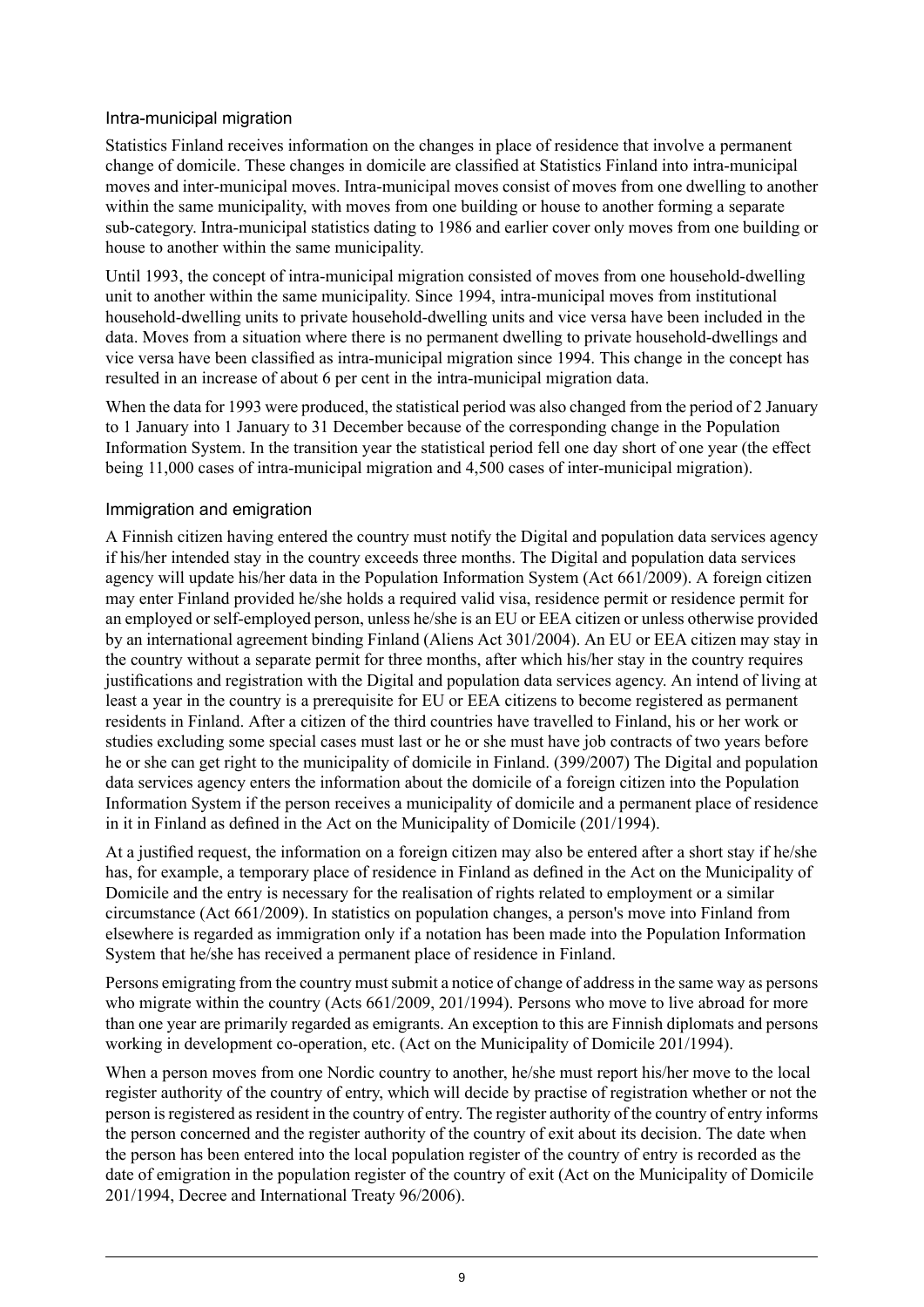## 2. Methodological description of survey

The main source used when producing Finnish population statistics is the Population Information System of the Digital and population data services agency. The Digital and population data services agency updates a Population Information System with information it gets from persons experiencing vital events and parishes of the Evangelical-Lutheran and Greek Orthodox churches. Hospitals send information of births and deaths in machine-language format to maintenance of Population Information System. The health care unit or the physician has to report the death to the Population Information System. Local courts take information of decisions of adoptions and divorces dealt in the court into the Population Information System. The Finnish Immigration Services decide mostly about the granting of Finnish citizenships (the Nationality Act 359/2003) and enters data about the decisions into the Population Information System. Statistics Finland receives the updated data on vital events in machine-language format on a weekly basis.

The deadline for delivering data to Statistics Finland on vital events in the statistical year is the end of January of the following year. The exception to this is the data on stillbirths, which were expected by the end of August. Data on population changes in statistical year delivered to Statistics Finland after this date are included in the data of the following year.

Statistics of population structure drops yearly a couple of thousands of records more compared to the figure of previous year from the data produced by Digital and population data services agency because there has not found signs of life for years in different registers of the persons of the records. Officially these persons belong to the permanent population of Finland. Statistics of migration has generated emigration records yearly of the majority of records dropped out of the data of population sructure in 2013-2020.

## 3. Correctness and accuracy of data

In general, the Population Information System of the Digital and population data services agency can be considered very exhaustive as regards persons. In order that a person obtains a personal identity code, he or she has to be registered in the Population Information System. It is practically very difficult to live in Finland without a personal identity code. A personal identity code is needed so that one can work legally, open a bank account, have dealings with authorities and so on. It can be safely assumed that Finland cannot have any substantial numbers of 'moonlighters' who receive their pay in cash for periods of over one year, for example.

After abolishment of yearly checking of domicile registers (January 1) in 1989 the Population Information System has been maintained only by notifications of changes to population information. Their correctness is determined by a reliability survey made on the addresses in the Population Information System.

The Digital and population data services agency charges Statistics Finland with the task of conducting yearly a sample survey on correctness of address information. Around 11,000 people are asked whether their address in the Population Information System is correct. In the 2012 survey, the address was correct for 98.9 per cent of the respondents.

## 4. Timeliness and promptness of published data

Final vital statistics are published yearly in April to May, except for those on stillbirths, which are released in September. Since 1999 the regional division used has been that of the first day of the following year. Thus the municipalities that unite on the first day of the new year are already combined in the statistics of the previous year. Information on the vital statistics of the united municipalities before the unification is available from 2003 onwards.

Preliminary statistics of population changes by municipality is released quarterly always at the end of the month following the previous quarter. Summary data of monthly population changes an population is released every month three weeks after the end the month. Preliminary population statistics by municipality are available by month. Monthly statistics of population changes is chargeable statistics and it is released monthly.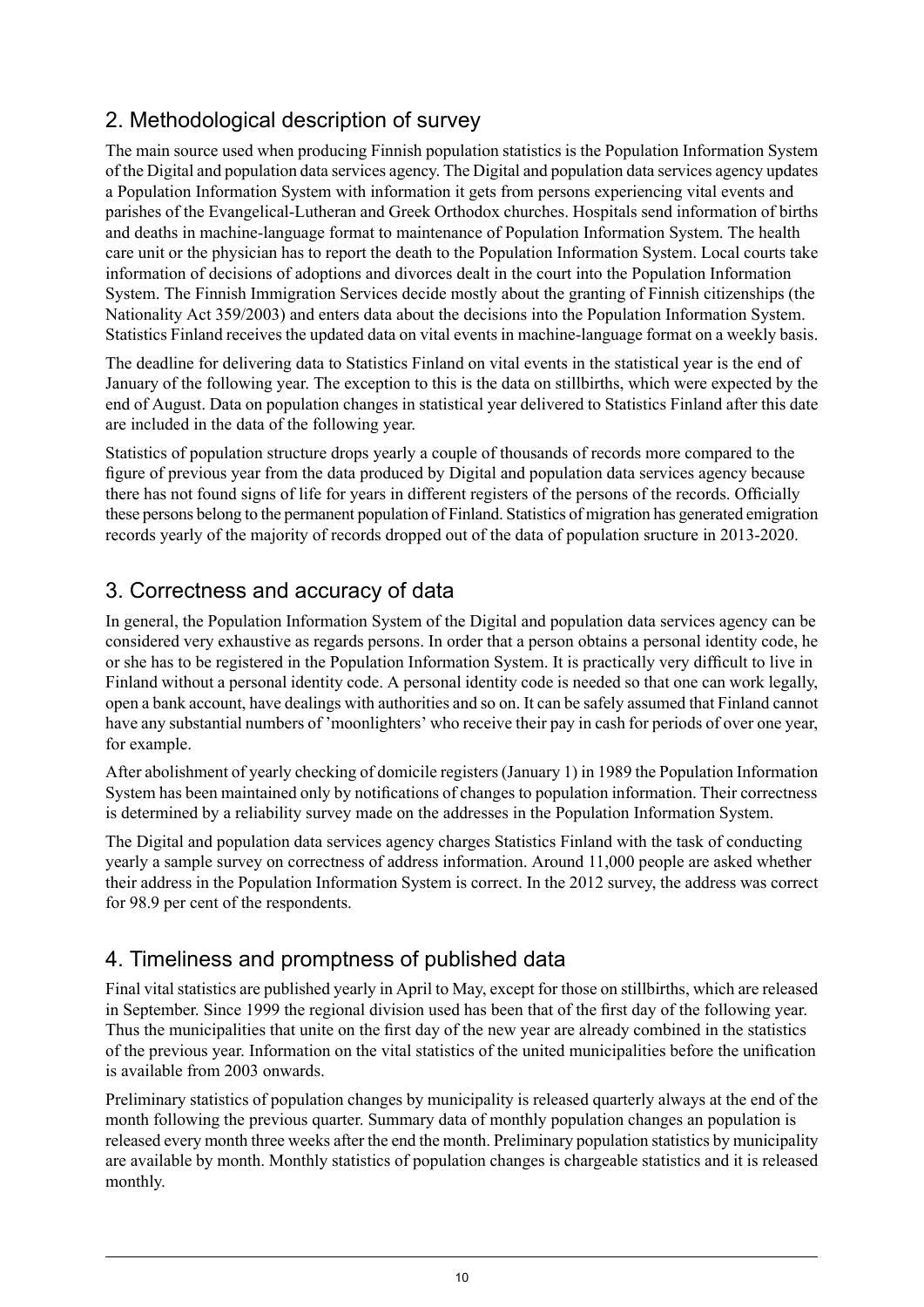## 5. Accessibility and transparency/clarity of data

Basic population data are available in electronic form by municipality or with larger regional divisions than municipality in Statistics Finland's free Statistical Database 'StatFin' on the internet.

[http://tilastokeskus.fi/tup/tilastotietokannat/index\\_en.html](http://tilastokeskus.fi/tup/tilastotietokannat/index_en.html)

Population statistics from 1750 to 2000 have been digitised into PDF format in the National Library's Doria service.

[Publications](http://www.doria.fi/handle/10024/67162) on Population structure in Doria (in Finnish)

[Publications](http://www.doria.fi/handle/10024/67161) on Vital statistics in Doria (in Finnish)

[Publications](http://www.doria.fi/handle/10024/67160) on Population censuses in Doria (in Finnish)

The chargeable information service contains more specified information about the population by sub-area of municipality, for example. More information about Statistics Finland's chargeable services is available at: <http://tilastokeskus.fi/tup/vaestotilastopalvelu/index.html> (in Finnish).

## 6. Comparability of statistics

Comparable regional vital statistics series are available free from 1987. The tables always indicate which regional division is used.

Vital statistics data on the numbers of births, deaths and marriages contracted are available from 1749 onwards. From 1773 there are data about mothers having given birth by five-year age group and from 1936 about all children born by age of mother. After the statistical revision of 1877 collection of data on deaths was started by one-year age group, which made it possible to begin calculation of accurate mortality and lifetime tables from the 1880s onwards. On account of this statistical revision, annual collection of data on migration and divorces was also started.

Compilation of statistics on immigrants based on lists of passports began in 1900 and continued until 1984. From 1945 there are data on the total volume of migration between Finland and foreign countries derived from statistical materials of other countries. The migration statistics between the Nordic Countries improved in 1969, when the so-called Inter-Nordic Migration Form was introduced. Production of statistics on migration outside the Nordic Countries improved further in 1985, when the obligation to notify was extended to emigrants.

The population time series in the free "StatFin" online service begin from the year 1980 or 1987. Vital statistics time series for the whole country is available from 1749.

## 7. Coherence and consistency/uniformity

Statistics Finland's other statistics use the data of demographic statistics as basic information on population. Consequently, Statistics Finland's other statistics correspond to demographic statistics.